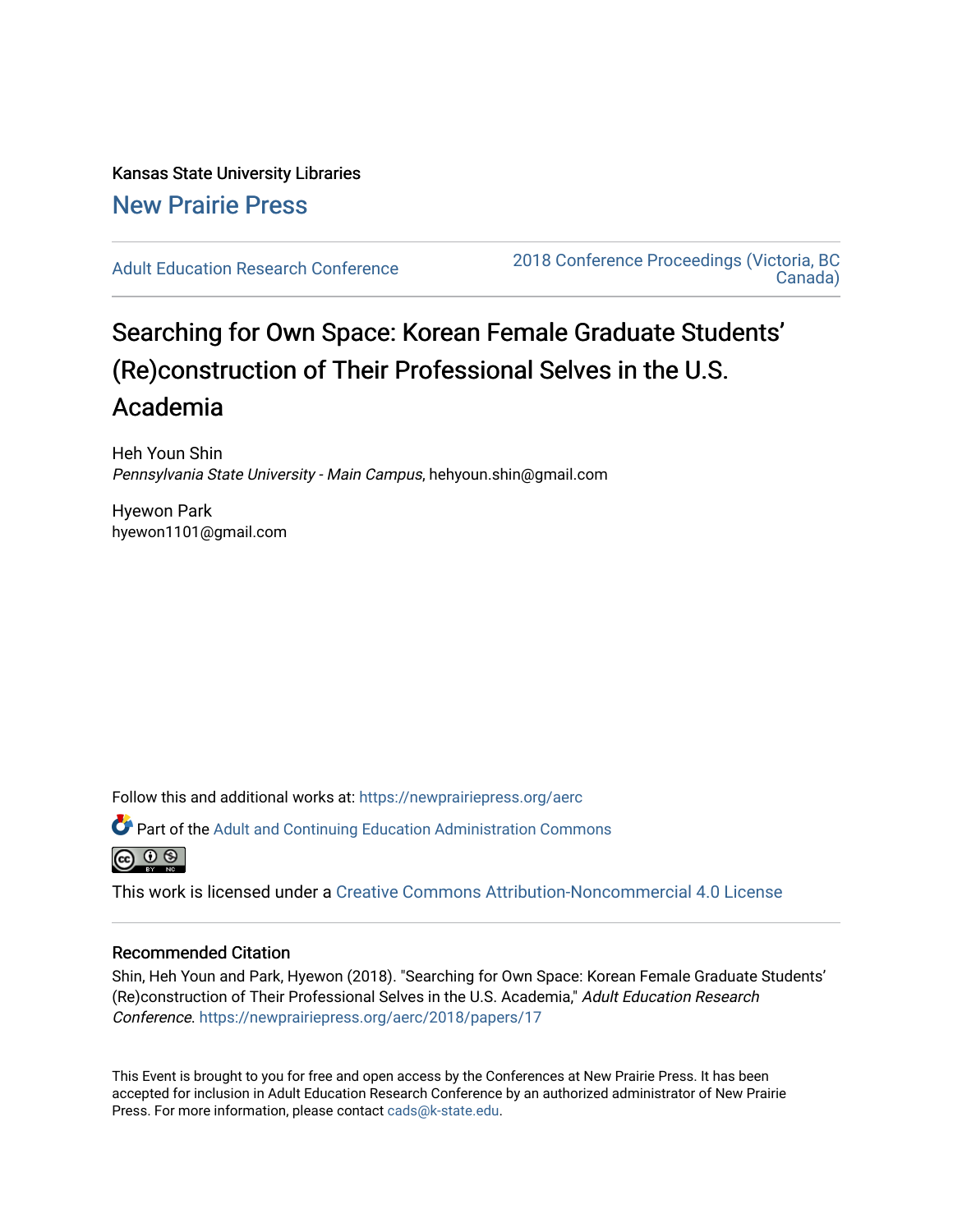# **Searching for Own Space: Korean Female Graduate Students' (Re)construction of Their Professional Selves in the U.S. Academia**

Heh Youn Shin Pennsylvania State University

Hyewon Park Yonsei University, South Korea

**Abstract:** Adopting a transnational feminist perspective, this study draws on interviews with female Korean graduate students to explore how race, gender, and nationality shape the students' locations and subject-making processes in the U.S. academic context.

**Keywords:** women international students, transnational feminism, Korean, higher education, identity development

# **Introduction and Purpose**

In recent decades, the United States has become one of the most popular destinations for international students, as the country's higher-education system is perceived as competitive and dominant (Rhee, 2009). Today, over a million international students study at U.S.-based highereducation institutions. This number represents a 3.4% increase since 2016 and a twofold increase over the last decade (Institute of International Education, 2017). A noticeable trend associated with this increase in international students is the steady growth of female students (Le, LaCost, & Wismer, 2016). Despite their growing presence, female students remain a peripheral subject in the related literature. The few existing studies on female international students are generally based on a celebratory discourse that focuses on the positive outcomes of studying in the United States, such as opportunities for economic advancement, upward social mobility, and engaged citizenship (e.g., Noreen & Khalid, 2012; Suspitsyna, 2016). Yet studies on the adaptation process involved in female students' transition to the U.S. academic context remain scarce. More specifically, female students' experience of crossing national, social, and cultural boundaries and negotiating their own spaces within academia is under-researched.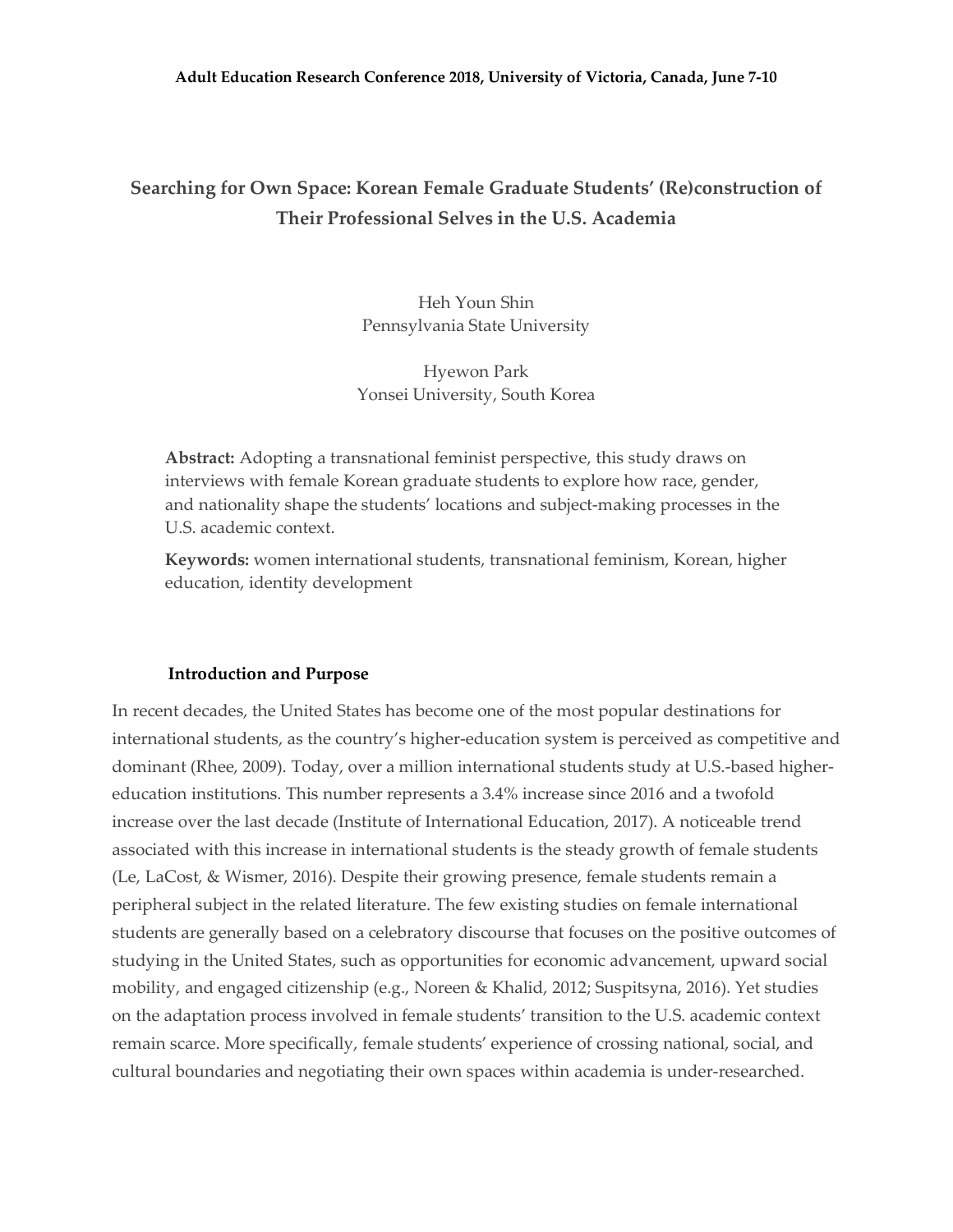As female international students cross these borders, they face multiple identity-related challenges. Despite the portrayal of the university as an equitable and diverse/inclusive learning environment, the university features stressors such as institutionalized racism, gender discrimination, and cultural and language conflicts, all of which make female students' academic adaptation challenging and result in the students' marginalized/disadvantaged status (Alfred, 2004; Le et al., 2016; Sadeghi, 2008; Wu, 2015). However, little attention has been paid to the role of this sociocultural context in shaping female students' subject positions, learning experiences, and coping methods. In this study, we provide new insight into how members of this understudied population confront and negotiate various aspects of their identities, such as race, gender, and nationality/citizenship, as they strive to carve out their own spaces in the U.S. higher-education system. We pay particular attention to female Korean students, whose country of origin has the third-largest representation within the international student body in the United States (IIE, 2017).

# **Theoretical Framework**

This study adopts transnational feminist theory in order to interpret female Korean graduate students' processes of transition, adaptation, and relocation of self in the U.S. academic context. Transnational feminism considers women's transnational experiences during the current wave of globalization (Mohanty, 2003); it emerged in opposition to Western-centric feminist scholarship that tends to collapse the distinctions among women and their diverse experiences by focusing on similar forms of oppression, such as family structure and motherhood. More specifically, this reductive approach is blind to the various differences among women that arise from markers of power, such as race, ethnicity, class, and nationality (Mohanty, 2003). Instead of binding all women in the world under the umbrella concept of "global sisterhood," transnational feminism understands that women's everyday lives are embedded in specific racial, economic, and cultural power dynamics that have been intensified by the recent globalization flow (Mohanty, 2003). It also pays attention to the "in-between" spaces of local, everyday life in which global women are situated and looks at how the globalization process is affecting the recolonization of these women (Mohanty, 2003).

Using the transnational feminist framework, in this study, we look at female Korean graduate students' experiences in a particular higher-education institution while simultaneously paying attention to the surrounding historical, economic, and social contexts, especially in regards to the relationship between the United States and Korea. We try to understand how the women's subject-making processes are shaped by the various forces that surround them. We also seek to highlight the heterogeneity among women. That is, we aim to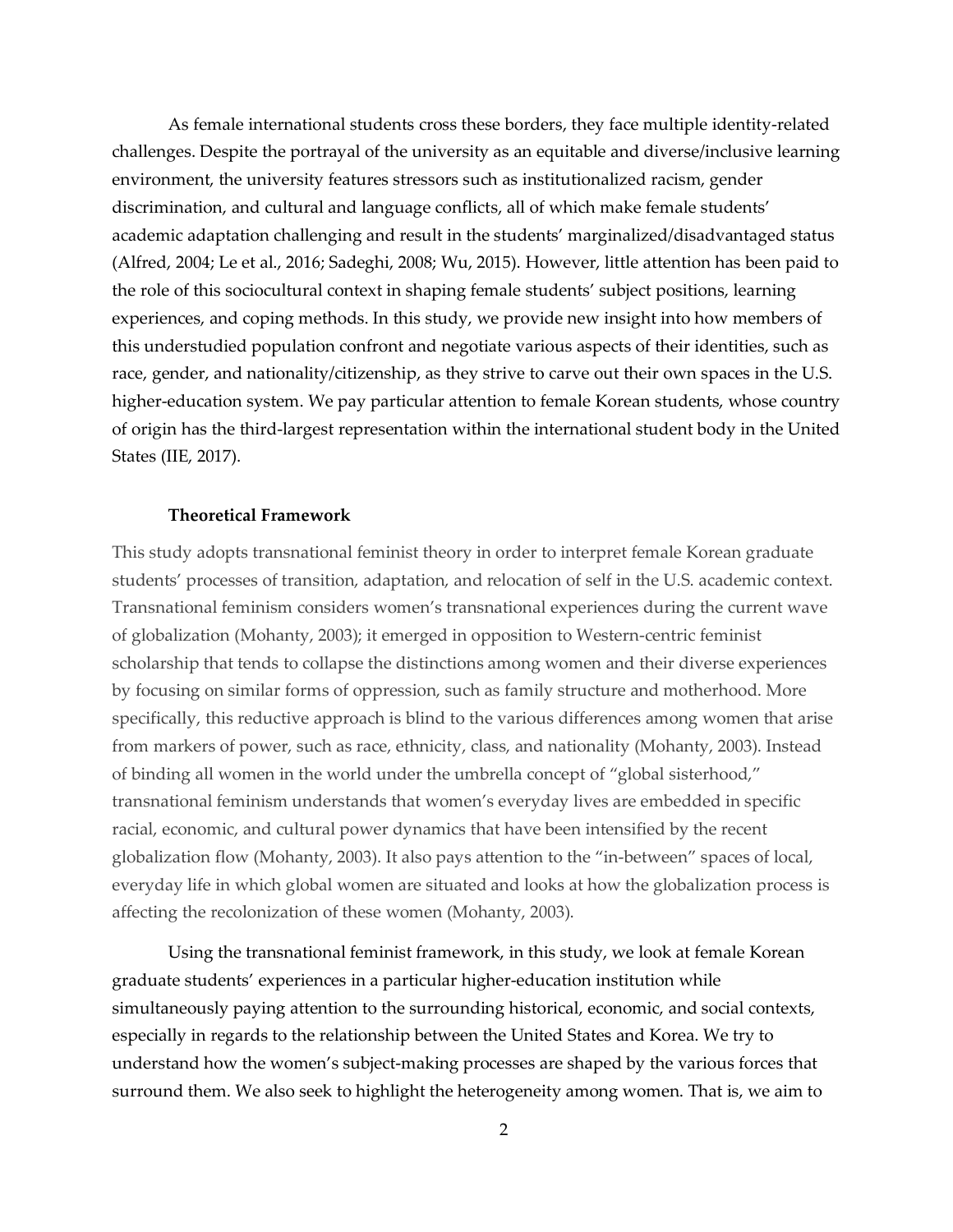demonstrate how women exercise their agency in various ways while negotiating space for themselves in the U.S. academic context.

#### **Methods**

The main research questions that guided this study were "What are the adaptation experiences of female Korean graduate students in the U.S. academic context?" and "How do they negotiate this space?" Using a qualitative research approach based on a transnational feminist perspective, we conducted semi-structured, in-depth interviews with five female Korean graduate students attending a public research-oriented university in the United States. During these interviews, we asked about the students' motivations, desires, adversities, coping strategies, and future plans for their academic careers. All of the research participants were individuals in their 20 and 30s who had come to the United States within the past five years and who had completed their undergraduate educations in Korea. Open-ended questions informed by the literature and our experiences were developed. Participants were asked to reflect on their motivations to come to the United States for school, adjustment experiences at their highereducation institution and in U.S. culture, coping strategies for conflicts, explorations of new possibilities, and meanings and interpretations they ascribed to their experiences. The interviews were conducted and transcribed in Korean and audio-recorded, with each lasting between 40 minutes to an hour. We analyzed the data following the thematic analysis method suggested by Braun and Clarke (2006). After transcribing and rereading the data, we generated initial codes based on the interview questions. We collated the codes, categorized them, and generated potential themes based on the relationships among the codes. We reviewed and refined the themes and clarified the relationship between the themes and the research problem. The interviews were translated selectively into English after the emerging themes had been identified and categorized.

#### **Findings**

#### **Studying in the United States as necessary capital: The American Dream is still alive**

Despite their different personal backgrounds and life paths, the participants had similar explanations for their motivation to study in the United States. The female Korean graduate students asserted that studying in the United States meant receiving a "better" education and gaining degrees that would be advantageous to them in the future. Prior to deciding to come to the United States, the students had either directly and/or indirectly witnessed the advantages of having an American degree in Korean academia. One of the study's participants, Buri, articulated the privilege of U.S. degree holders in Korea, saying: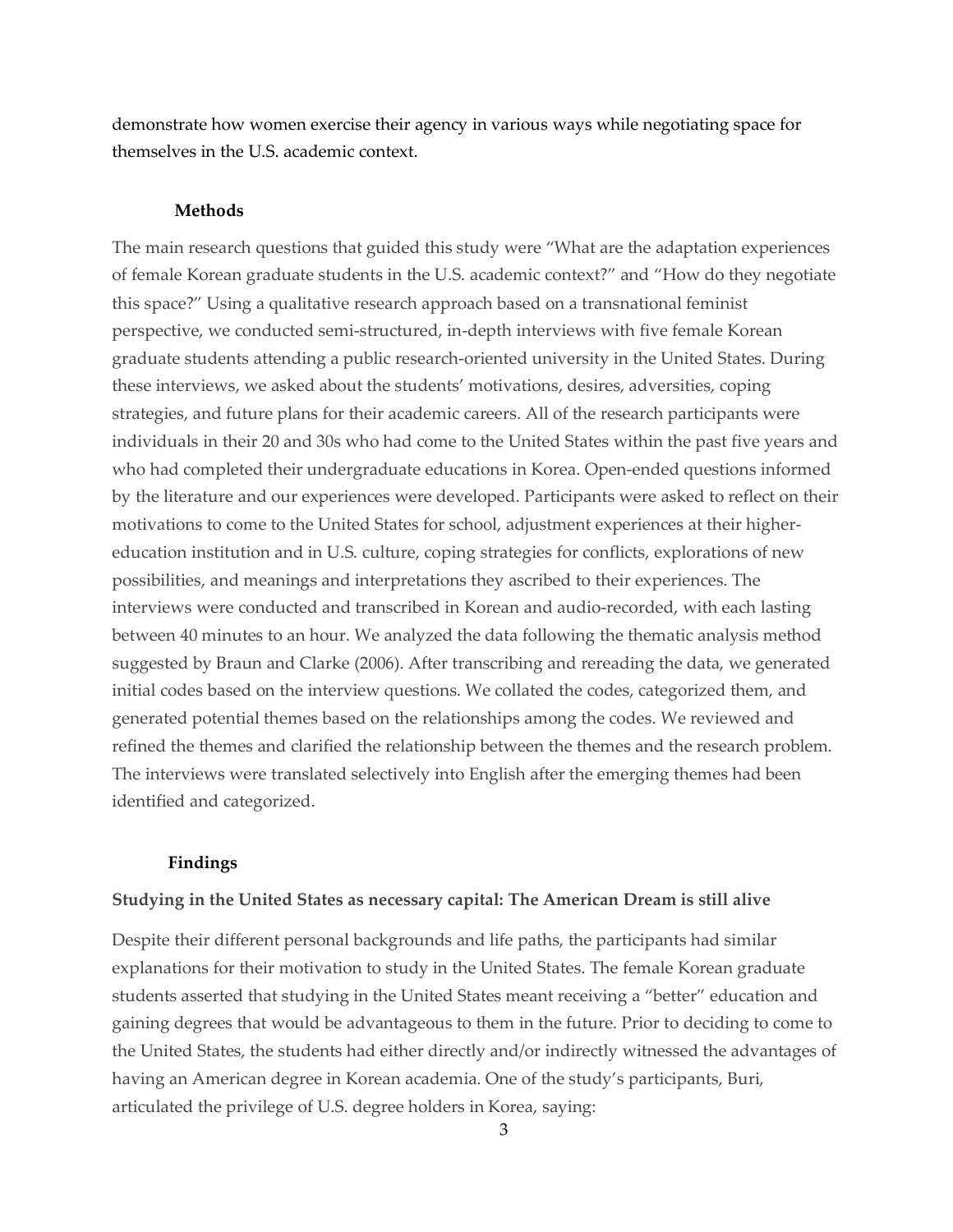As a matter of fact, in my academic field in Korea, domestic doctoral degrees holders can be full professors only in teaching schools. I mean, they can become a faculty in a 4-year university, but it's hard for them to enter a 1-tier researchoriented school. More likely, they will have to target for community colleges in suburban areas or colleges in the provinces. But if they study abroad, they get opportunities to apply for research-oriented schools, four-year universities … that's the biggest merit [of the U.S. degree].

Buri also pointed out that her decision to come to the United States could not be separated from the fact that the Korean academic curriculum is largely based on the U.S. model. Moreover, the majority of the professors in the Korean system of higher education earned their degrees in the United States. Indeed, the modern Korean education system is based on the U.S. system (Joo & Halx, 2012). Thus, during their formal education, Korean students encounter the power and privilege of U.S. education (Rhee, 2009). Given this situation, Buri noted that the United States was essentially the only option available to her when she considered studying abroad. This was (surprisingly) similar to the sentiments of the other participants.

# **Engaging and embracing the U.S. academic culture**

The participants experienced different levels of cultural shock, adaptation stress, and time needed to become accustomed to the U.S. academic context. However, having spent between one to five years in the U.S., each of the participants said they had finished the necessary, initial adaptation process. The participants were noticeably enchanted by the U.S. academic culture, including its vibrant discussion atmosphere, students' passion for learning, and professors' warm support. In particular, the participants pointed out the relatively flat student-faculty relationships as the strongest and most impressive aspect of the U.S. academic culture.

For instance, the participant Sue shared her first memorable email contact with her advisor. Before finalizing her decision to join her program, she received an email from her advisor with the subject line, "working *together* at Green Valley (pseudonym)." Included in the email were the advisor's CV, explanations of his past and current research activities, and his thoughts on how he could advise her based on her writing samples. This episode was particularly striking to Sue because prior to receiving her advisor's email, she had experienced an embarrassing situation with a professor in Korea. She had used the phrase "working *together*" when expressing her gratitude to the professor for helping her with writing a thesis. The professor claimed that she worked *under* his supervision–not with him.

Another participant, Yoni, also expressed positive perceptions of U.S. academic culture, especially of her relationship with professors. She noted: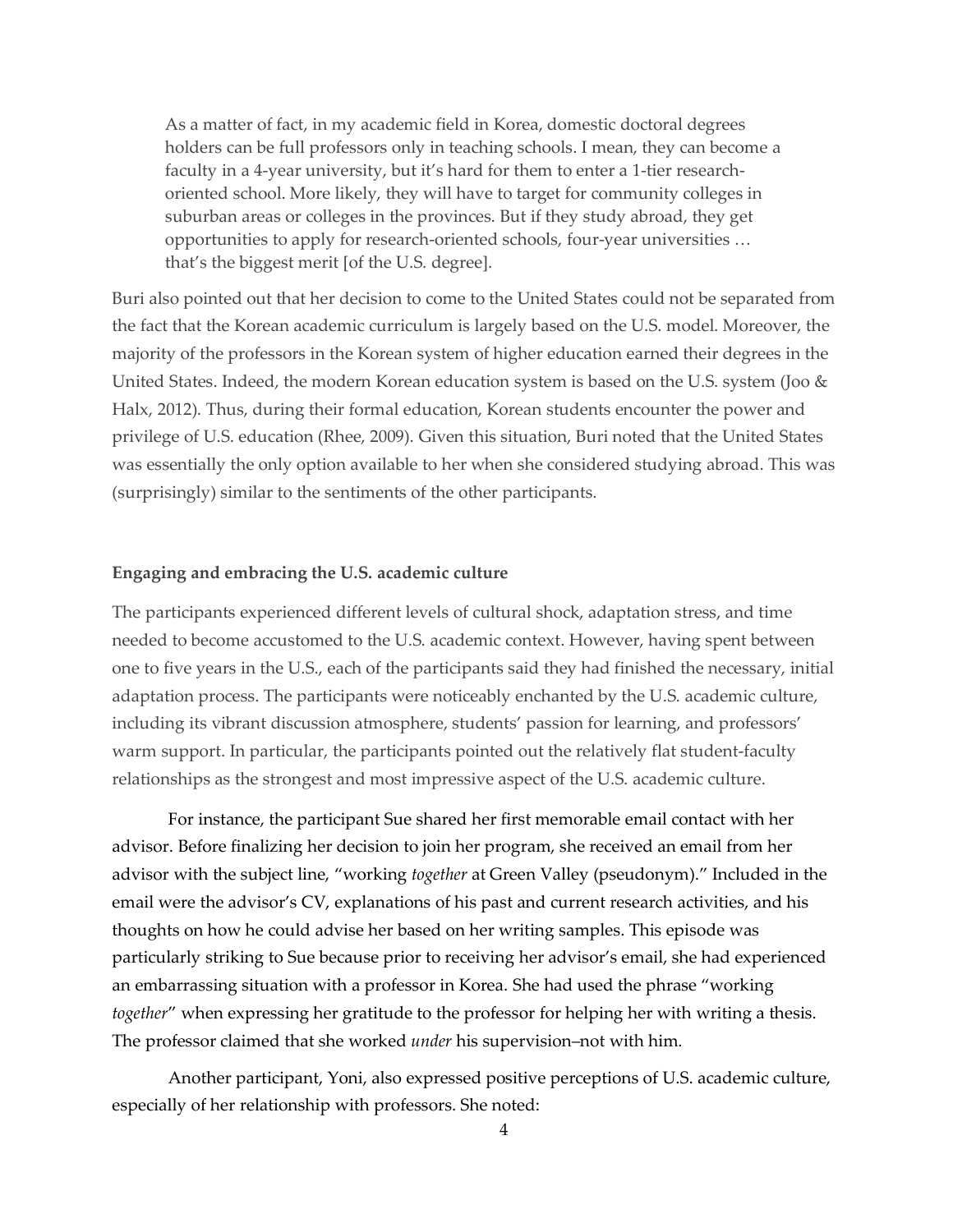The thing I think is different from Korea [in U.S. academia] … is hierarchy in the relationship between professors and students. Compared to Korea, the U.S. doesn't have hierarchy. So, at first, it was a bit awkward to address them by their first names because I was more accustomed to address them in a very polite manner. I realized… they don't pretend to look humbler or to intend to make students feel more comfortable. Rather they sincerely treat me equally.

### She continued:

It is totally different from Korea. They [U.S. professors] never think it for granted that they should be respected because of their status. If I were in Korea, I might have spent more time doing mundane works to assist professors rather than engaging into my research. I would have had more stress due to the relationship with professors.

As seen in the interviews with both Sue and Yoni, the participants felt that the U.S. highereducation system was a "better" place for them to study. They showed this by drawing comparisons to negative aspects of Korean academic culture they had personally experienced or heard about before. Just as they addressed the inequalities embedded in Korean higher education, they were convinced of their beliefs upon their education-driven migration to the United States. The participants' positive interpretations of the U.S. academic culture came to shape their overarching view of the social conditions in the United States. They indicated that American culture places higher value on equality, fairness, and respect for women than Korean culture does. The participant Eun noted:

I think the U.S. is more fair [than Korea] … For example, when I do the presentation, regardless of the project's outcomes, [American] bosses would say something like, "XXX contributed to this work. Without XXX, we couldn't make it." They always show real appreciation towards people in public. I could feel they thank me with their whole hearts…I feel something is more fair here. I think this is good.

As the women experienced the adaptation process in the U.S. academic context, they reflected on their previous experiences in Korea and compared them to their experiences in the United States. Their experiences of adaptation were based on their early socialization and cultural backgrounds in Korea. Yet in search of space for themselves in this new transnational context, they rejected Korean society and came to feel appreciated and competent by embracing U.S. culture.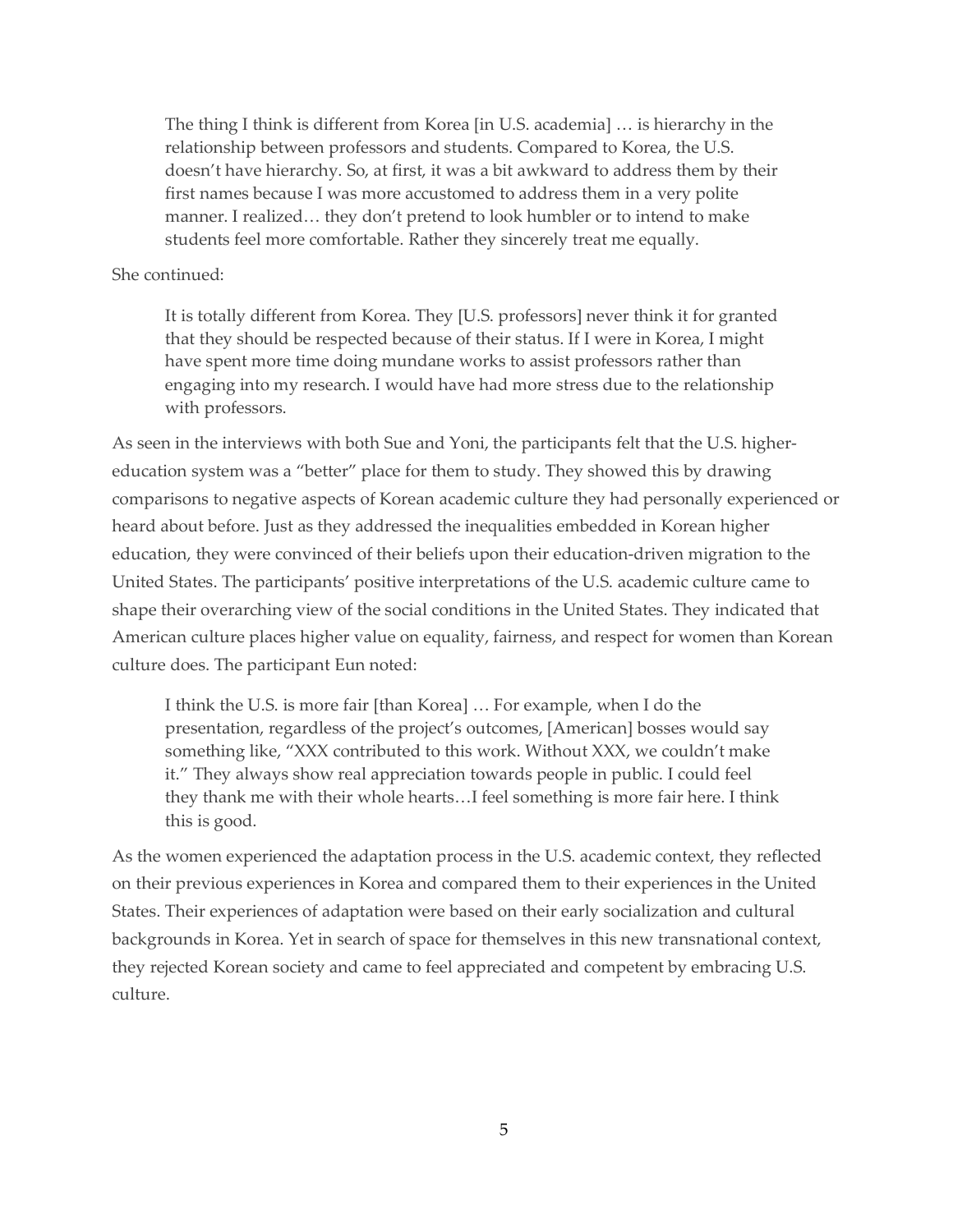#### **Different approaches to relocating selves in the U.S. academic context**

The sources of the adaptation difficulties the women in this study experienced were not very different from those found in previous studies on international students, with language and academic stress being the most representative ones (see Hung & Hyun, 2010; Le et al., 2016; Smith & Khawaja, 2011). For the women in this study, language difficulties had repercussions beyond difficulty in communicating with others. Lack of English proficiency led them to take passive attitudes and hesitant in raising voices in classrooms and made them concerned about how others viewed them. In order to carve out space for themselves in the U.S. academic context, the participants took various approaches to coping with such difficulties. In many cases, the difficulties were gradually resolved as time went on without requiring extra effort.

Over time, though, the women's burdens of socialization–mixing within the U.S. student-centered academic context–were not easily reduced. Buri noted that international and native American students are divided from the beginning. Eun similarly observed that despite the seemingly inclusive academic environment that welcomes students of diverse backgrounds, the distance she felt between her and her American friends and colleagues was not easily lessened despite the efforts she made. Invisible but nonetheless existing social barriers to movement towards the center of the U.S. academic context stood out in the participants' narratives.

Buri in particular was convinced of her marginalized status in the U.S. context. She noted:

I think I will remain as a minority although I do my best here [the U.S.] … Regardless of how hard I try, when I think of the tension I will have to bear as a minority … I am sick and tired of such [tension]. So I thought, "Do I have to necessarily live in America with carrying such thing [minority tension]?"

Buri indicated that her minority status was not a personal matter, but instead a structural one. Convinced of the barriers to her securing her own space in the U.S. academic context as a minority, Buri decided to return to Korea after graduation and found a strategy to cope with the socialization stress for the time being. Instead of making further effort to mingle with others, she was determined to invest her time solely in studying and thus earn the degree which become a career incentive in the future. She noted:

My goal is just to graduate and go back to Korea…my goal is not to meet people… I just focus on earning a degree. It doesn't matter whether I go to social gathering or not…I don't care. When I go to a social gathering and even if someone behaved rudely, because I did not come [to the U.S.] to hang out with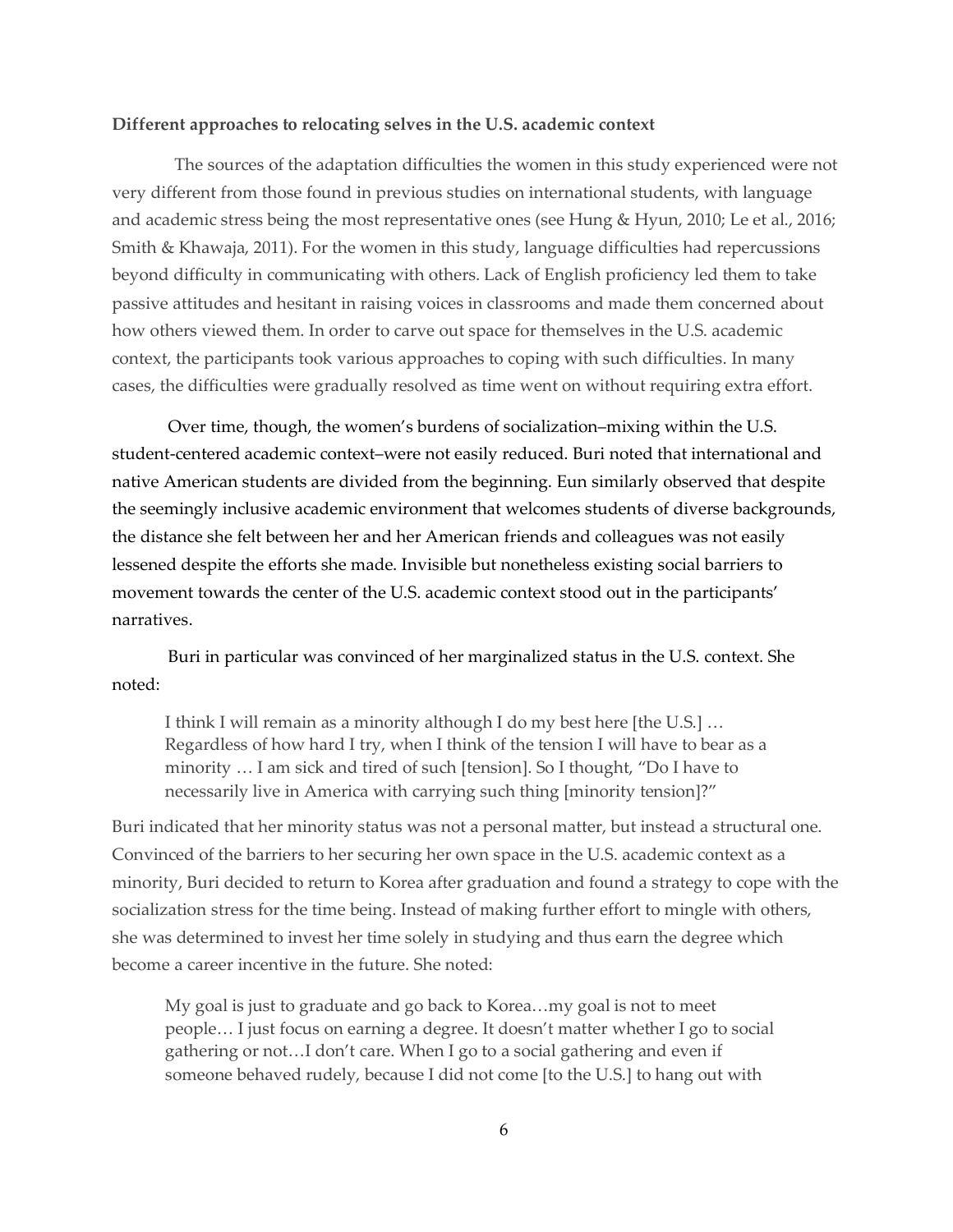people [Americans], I could get over it. If I thought it [socialization] was important, I would have had a hard time, but I don't care about it much.

The participant Lim, who was planning to return to the secure job she had in Korea after graduation, took a more reserved attitude towards establishing space for herself in the U.S. academic context. She had previously struggled in a course where she was at a disadvantage due to her international background and unfamiliarity with the U.S. sociocultural context. Although she was acknowledged of unfair treatment she received in the course, instead of reaching out to the professor for help, she decided to leave the situation as it was. She said:

Most of all, my basic mindset is "I will take the classes and just gain whatever I can from them." I don't want to do more than that because I am not an American, and I don't plan to stay here afterwards … So I decided not to engage more than necessary any more.

Both Buri and Lim can be understood as reserved students, internalizing their marginalized or inferior status within the U.S. academic context. However, their narratives reveal that such seemingly quiet and submissive behaviors were their chosen strategies to survive their studies. By placing more value on the U.S. degrees they would earn from their studies and that would help them progress in their careers, they purposefully avoided resistant, proactive actions that would move them towards the center of the U.S. academic context.

Eun also commented that she felt "the invisible wall" between her and her American colleagues; unlike her fellow participants, however, she planned to build her career in the United States after graduation. She compared her previous experiences in Korea to those of her current life in the United States. After evaluating the weight of the difficulties she had experienced and was experiencing as a working woman in both societies, she decided to stay in the United States, even as she expected to face some hardships as a racialized and nationalized Korean subject. Her decision to stay in the United States was not entirely due to an illusion of the United States as a land of dreams. Rather, it was out of a negotiation process that she used in determining how to best reach her goal of becoming a woman with a professional career.

# **Conclusion**

This study expands our understanding of this unique and understudied adult learner population. It reveals how five female Korean graduate students interpreted their academic experiences and carved out space for themselves in the U.S. academic context in order to reach their goals. During their education-driven migration process from Korea to the United States, the women experienced hardships that were complicated by the interdependent issues of race, gender, language, culture, and nationality. By looking into the women's everyday experiences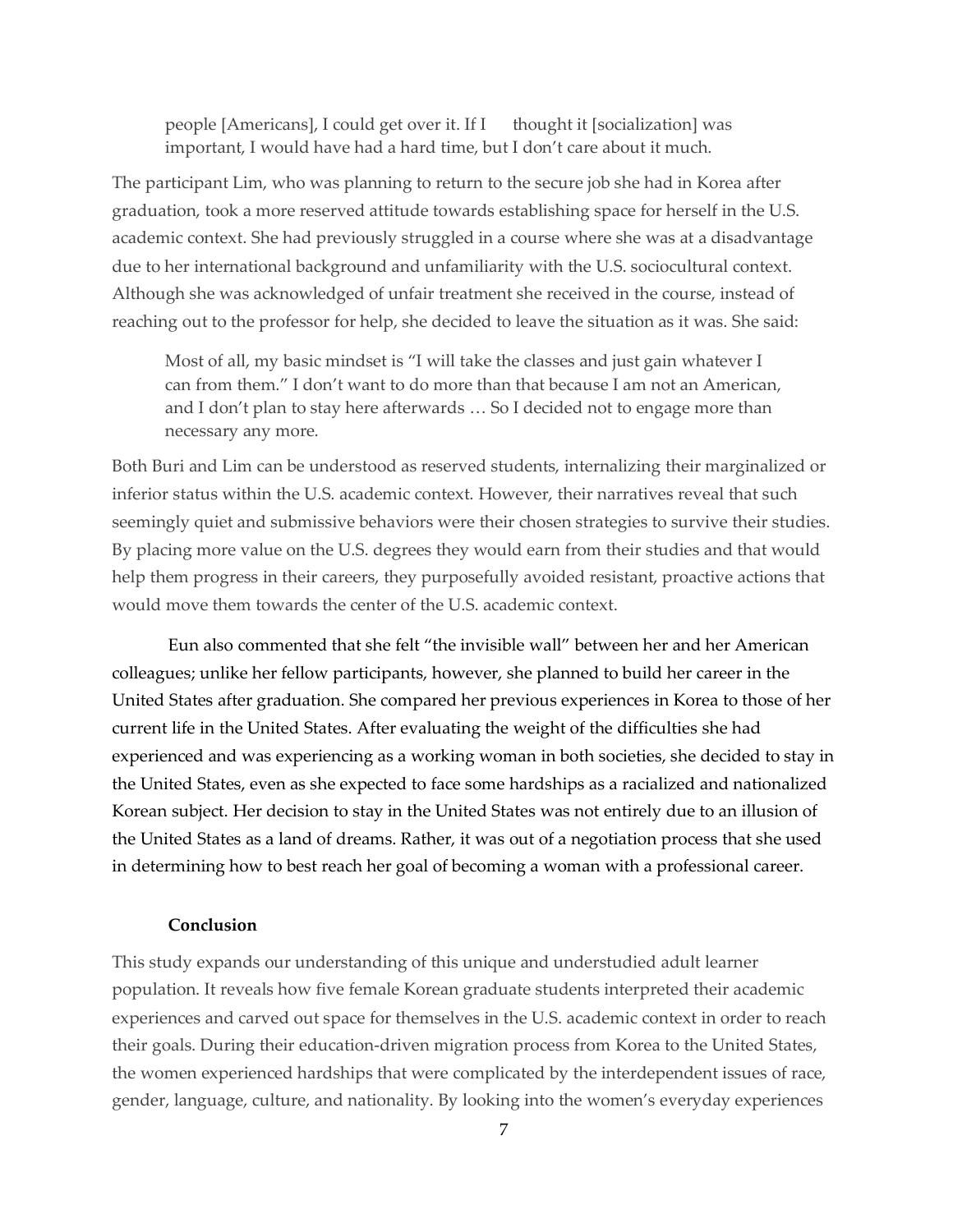in the academic community, we could better understand how these multiple power dynamics and systems of domination shaped the women's identities and locations within the broader context of the U.S. educational system. In their engagement with both local (institutional) and global (U.S. and Korean) contexts, the women continuously reconstructing unique identities for themselves and their social status as Korean women in U.S. higher education.

This study articulated some of the different ways the women exercised their agency in negotiating their gendered, racialized, and nationalized locations in the U.S. academic context. On the surface, the women appeared to conform to the dominant stereotypical image of Asian women as silent and submissive beings (Mayuzumi, 2008). Rather than succumbing to the positions assigned to them by their surrounding social realities, the women in our study chose to adopt passive stances to achieve their goals of professional development and social capital by earning U.S. degrees. This raises the importance of considering the reasons that the women appropriated the dominant discourse's framing of them. Such a view will increase our understanding of this growing population of adult learners and their strategies for pursuing their dreams.

#### **References**

- Alfred, M. V. (2004). *Immigrant women of the academy: Negotiating boundaries, crossing borders in higher education*. New York: Nova Science Publishers.
- Braun, V. & Clarke, V. (2006) Using thematic analysis in psychology. *Qualitative Research in Psychology, 3*(2), 77-101.
- Hung, H., & Hyun, E. (2010). East Asian international graduate students' epistemological experiences in an American university. *International Journal of Intercultural Relations, 34*(4), 340-353.
- Institute of International Education (2017). *International Students by Academic Level and Place of Origin, 2015/16-2016/17.* Open Doors on International Educational Exchange. Retrieved from http://www.iie.org/opendoors
- Joo, Y. H. and Halx, M. D. (2012). The power of institutional isomorphism: an analysis of the institutionalization of performance-based pay systems in Korean national universities. *Asia Pacific Education Review, 13*, 281–297.
- Le, A. T., LaCost, B. Y., & Wismer, M. (2016). International female graduate students' experience at a Midwestern university: Sense of belonging and identity development. *Journal of International Students, 6*(1), 128.
- Mayuzumi, K. (2008). "In-between" Asia and the West: Asian women faculty in the transnational context. *Race, Ethnicity and Education, 11*(2), 167-182.